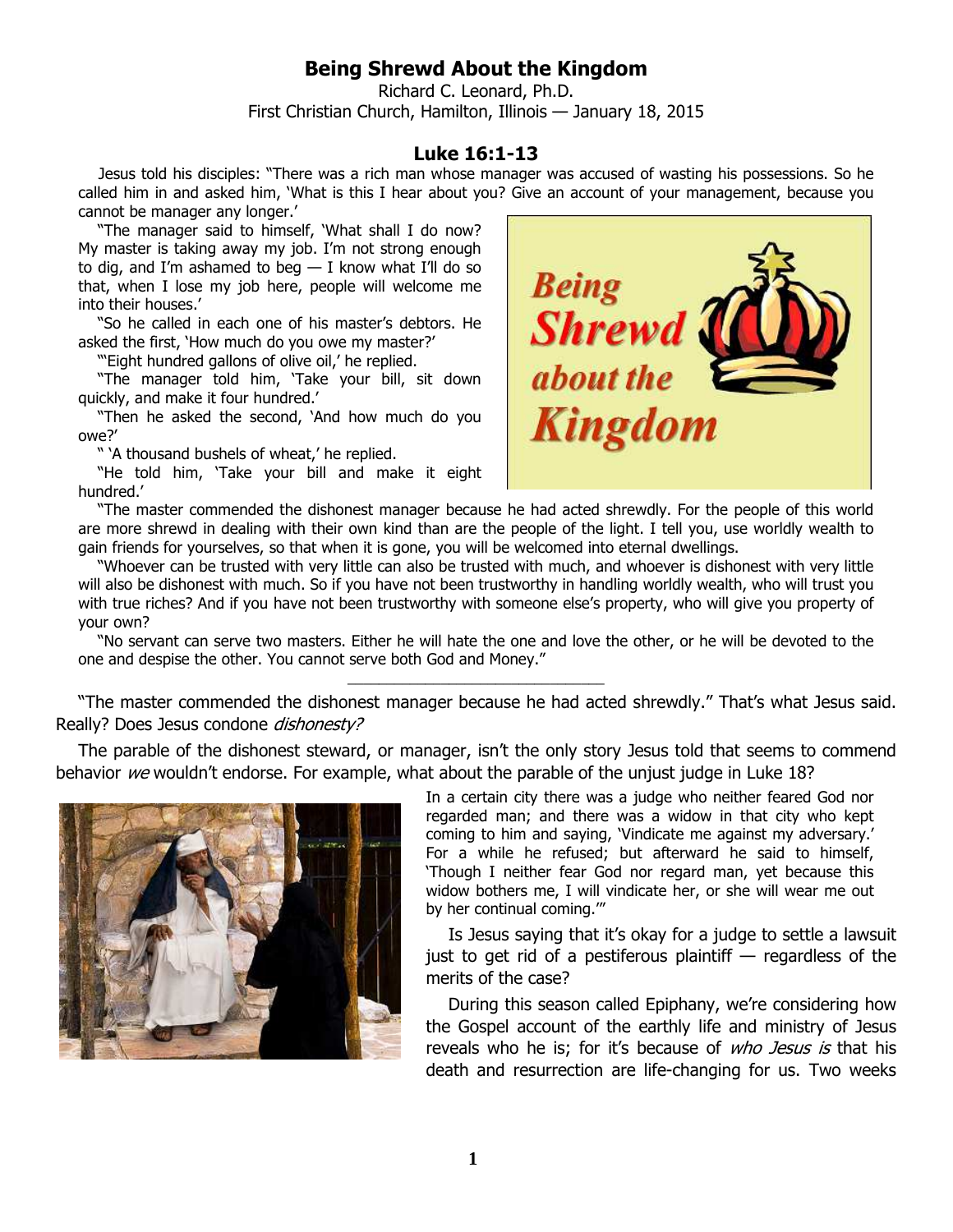ago we looked at Jesus' baptism, where his role as the Messiah of Israel was confirmed. Last week we saw the extraordinary character of Jesus' teaching, especially his teaching about prayer. Next week we'll look at his healing miracles, and how they reveal Jesus to be the Son of God. And today we're focusing on one of his parables; for there was no one who ever used parables like Jesus did and they, too, are revelations of how God was present in the ministry of Jesus in a special way.

So we've just mentioned two parables: the "dishonest steward," and the "unjust judge." When we come across stories like this in the Gospels we need to remember why it was that Jesus used parables — these short, pithy stories taken from everyday life, stories in which the characters don't always act according to what we would consider to be the highest ethical standards.

Jesus, you see, wasn't teaching moral standards or a code of behavior. The Jesus who is the great philosopher, psychologist and arbiter of human behavior is a figment of modern imagination. The Jews already had the Law of Moses to govern their behavior, and of this Law the apostle Paul said, "The law is holy, and the commandment is holy and just and good" (Romans 7:12)

 Jesus gave us two Great Commandments to govern life: "You shall love the Lord your God with all your heart, and with all your soul, and with all your mind," and "You shall love your neighbor as yourself" (Matthew 22:37-39). But in giving these commandments, he was simply quoting what was already in the Law of Moses. Even when Jesus gave us the Golden Rule, he made it clear that his people already had its foundation in the Scriptures of the Hebrew Bible: "So whatever you wish that men would do to you, do so to them; for this is the law and the prophets" (Matthew 7:12).

If Jesus didn't come to preach new rules for human behavior, what did he come to preach? There is one place above all where we find the answer, and that's in the record of Jesus' very first preaching, in Mark 1:14-15: "Now after John was arrested, Jesus came into Galilee, preaching the gospel of God, and saying, "The time is fulfilled, and the kingdom of God is at hand; repent, and believe in the gospel."

The kingdom of God is at hand  $-$  this is Jesus' message to his people. God is on the move, renewing his covenant with those he has called to serve him. God is coming, he's taking steps to accomplish his purpose for us, he's working out events of history to bring about the redemption of his people.



Today, in the hindsight of the ages, we see what Jesus' disciples themselves perhaps couldn't see at first. We can see how it was that God was working out his purpose — through the life, death and resurrection of the Son of God. Many members of the Jewish community thought God had chosen them for privilege, rather than for service. They expected God to redeem them from foreign rule by throwing off the yoke of Roman oppression. That didn't happen. In fact, in the year 66 some misguided leaders began a revolt against Rome that led only to the destruction of Jerusalem and its beautiful Temple. Jesus warned his people about the "signs of the times." He pointed out a couple of things that had already happened that prefigured what eventually took place; that passage is found in Luke 13:

There were some present at that very time who told him of the Galileans whose blood Pilate had mingled with their sacrifices. And he answered them, "Do you think that these Galileans were worse sinners than all the other Galileans, because they suffered thus? I tell you, No; but unless you repent you will all likewise perish. Or those eighteen upon whom the tower in Siloam fell and killed them, do you think that they were worse offenders than all the others who dwelt in Jerusalem? I tell you, No; but unless you repent you will all likewise perish" (13:1-5).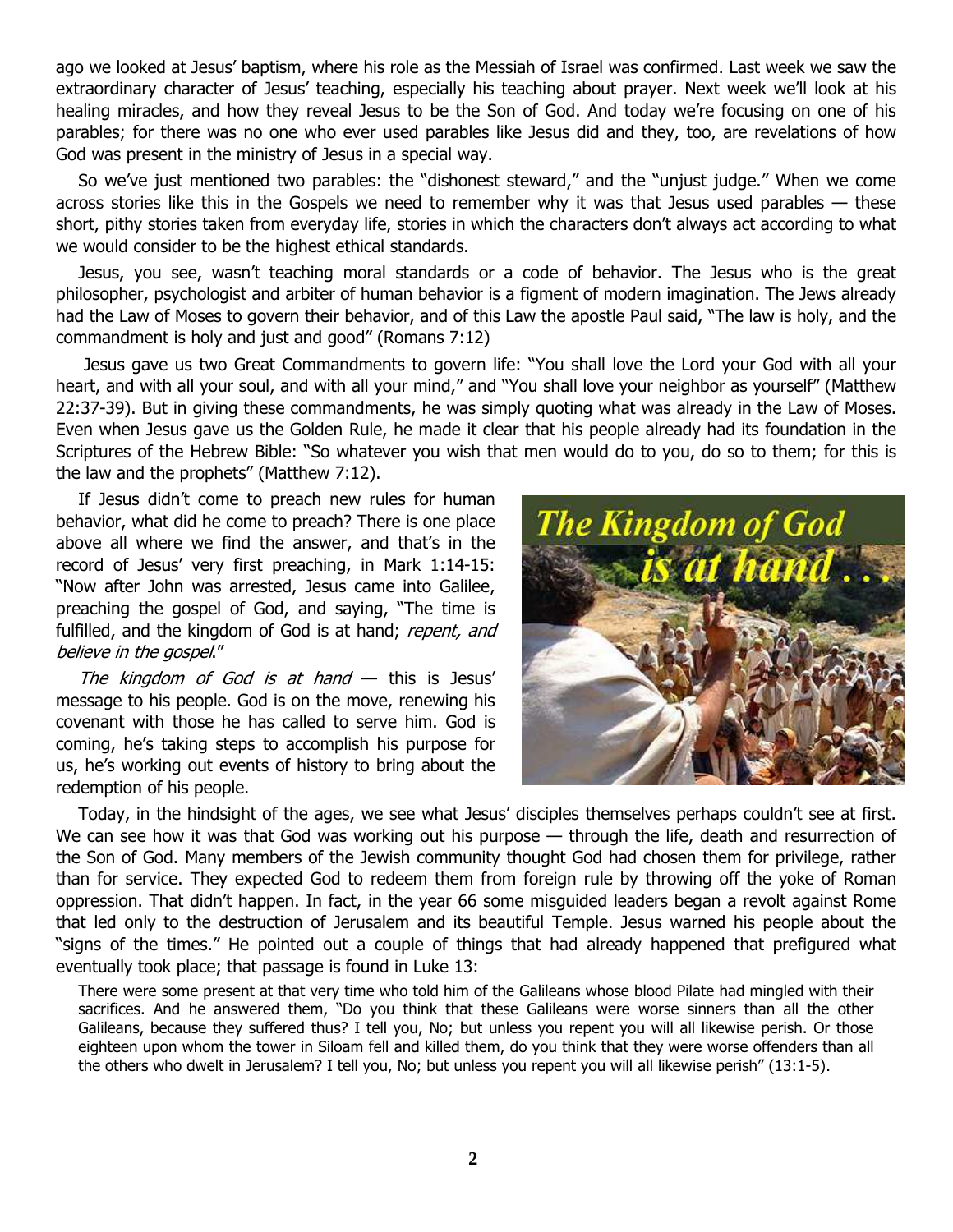And it happened just that way, because they didn't listen to the Lord. When the Romans destroyed Jerusalem in the year 70, those who were defending the city in a vain hope of Jewish independence were killed by the sword or crushed under falling buildings. "Unless you repent" — unless you change your mind about God's purpose for his people, and turn away from this foolish course leading to rebellion — "Unless you repent you will all likewise perish." "The time is fulfilled," Jesus said, "and the kingdom of God is at hand; repent, and believe in the gospel."



So Jesus' message is first and foremost about the kingdom of  $God - not$  what we must do, not what we would *like to do* to achieve our dreams or fulfill our desires, but what God is doing to work out his purpose for us. Jesus' message, in other words, is to scrap our personal agenda, or the agendas foisted on us by a corrupt culture, and get with God's program.

In the first century, this meant forgetting about a prideful but hopeless revolt against an overwhelming power, a revolt in which the Jews were certain to meet humiliating defeat  $-$  a time, as Jesus described, it, of "great tribulation, such as has not been from the beginning of the world until now, no, and never will be" (Matthew 24:21). It was a horrible time from which Jesus

sought to spare his disciples, when he taught them to pray, "lead us not into testing," or trial.

Today we don't face the oppression of Roman armies, but other things pull us away from our focus on the kingdom of God and our purpose in God's economy. The very pace of contemporary American life may be enough to divert our attention from what God is doing.

It's so easy, for example, for families to get over-programmed. I remember how it was when we lived in Wheaton, near our son and his wife and their four children. When I would call their home, no one would

answer the house phone. I had to call their cell phones to get one of the parents, and chances are I had to leave a message, even then. Whenever we were at the house, our son would often be on the phone with one of his business partners, and our daughter-in-law might be off at some church event or even on a mission trip or youth happening. Occasionally, when the parents needed to be away, we would get asked to "baby-sit." That consisted of driving the kids to soccer games or piano lessons or a sleepover or some other activity.

This is a committed Christian family. In fact our son later started a company to hire people getting out of prison who have trouble finding employment, and our granddaughter went to Bible college and married a



missionary. But in those days I wondered if they were doing so much themselves that it was hard for them to reflect on what God was doing. Was it hard for them to really focus on Jesus' announcement, "The kingdom of God is at hand; repent, and believe this good news." Does any of this sound familiar?

Once, during my younger days as a pastor — and I *did* have younger days — I got asked to conduct a funeral for a man who was nominally connected with my church. I didn't know him; he had never attended worship nor any other church event during the time I was the pastor. His life revolved around card parties at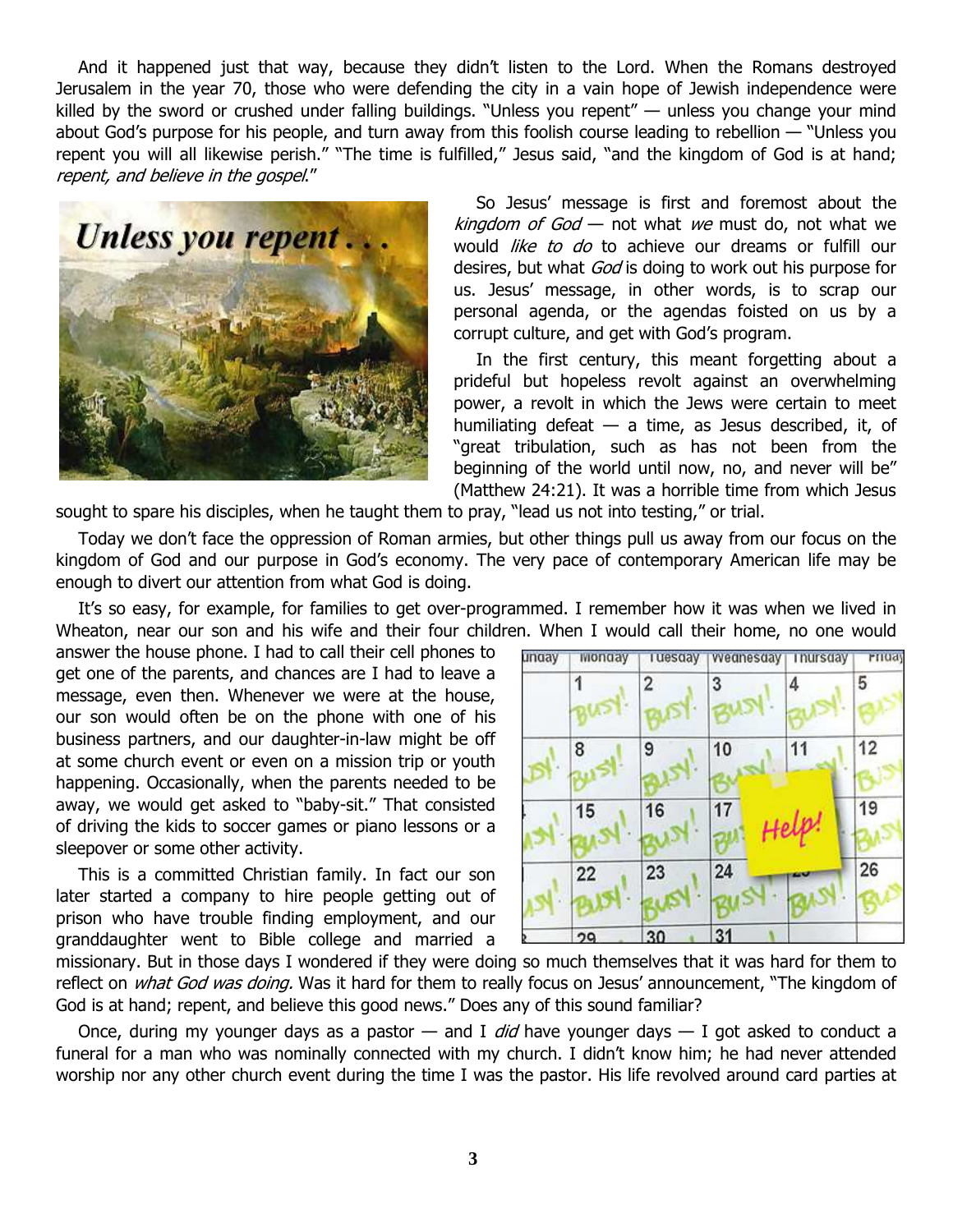the American Legion hall. That's what he lived for, and I thought it would be more fitting if the Legion held a memorial card party for him. So in my hardheaded youth I refused to officiate at the funeral, and another minister in the town did the service.

That was before I knew the Lord myself, and today I would try to minister to that family and to witness to the glory of Christ. But it's clear that the kingdom of God was simply not on this man's radar screen, nor that of his family members. Hobbies and interests can divert our attention away from what God wants to do in our lives. If it's nice on Sunday morning, the golf course, or some sporting event may have greater pulling power than fellowshipping and celebrating with God's people. I suspect that next Sunday, when the Super Bowl takes place, attendance in many churches will take a hit. I know what I might do if I didn't think it was important to be in God's house on the Lord's Day — I'm a railroad fan, as you've heard, and I might be out chasing trains with my camera.



Jesus said, "No servant can serve two masters. Either he will hate the one and love the other, or he will be devoted to the one and despise the other" (Luke 16:13). I don't know what it is in your life that's trying to pull you away from the kingdom of God, but I guess we would all admit there is something that might divert us from witnessing to God's activity and his presence with us, if we would let it. It takes a commitment to maintain that attitude of expectancy that God is going to do great things in history and great things in our lives.

My late brother used to keep three file baskets on his desk; they were labeled "Unimportant," "Inconsequential" and "Trivial." We may have to come to the point where we

look around and realize that much of what we concern ourselves with is unimportant, inconsequential or trivial compared with the worth of knowing God and witnessing to his saving action in our lives and the lives of those we love.

So, let's go back to our reading from Luke, chapter 16, the parable of the dishonest steward. Here's a guy who has to act fast. The boss has found out he's been mismanaging the business — perhaps diverting some of the funds to his own use. So the boss has told the manager, "Turn over the books, and you're outa here." With his management career about to take a nosedive, he has to figure out some way to get by.

"I'm not strong enough to dig ditches," he says to himself, "and I'm too proud to just go on welfare. How can I stay in management? Aha! I have an idea!" So what does he do? He calls into the office a businessman who owes money to his boss. "How much do you owe us?" he asks. The guy says, "800 gallons of olive oil." So the manager hands the guy the books and says,



"Hey, quick, sit down at this desk and just cross out that 800 and write 400." Then he calls in another guy same question, "How much do you owe?" "1000 bushels of wheat," the guy answers. "Just cross that out," says the manager, handing him the books. "Make it 800 bushels."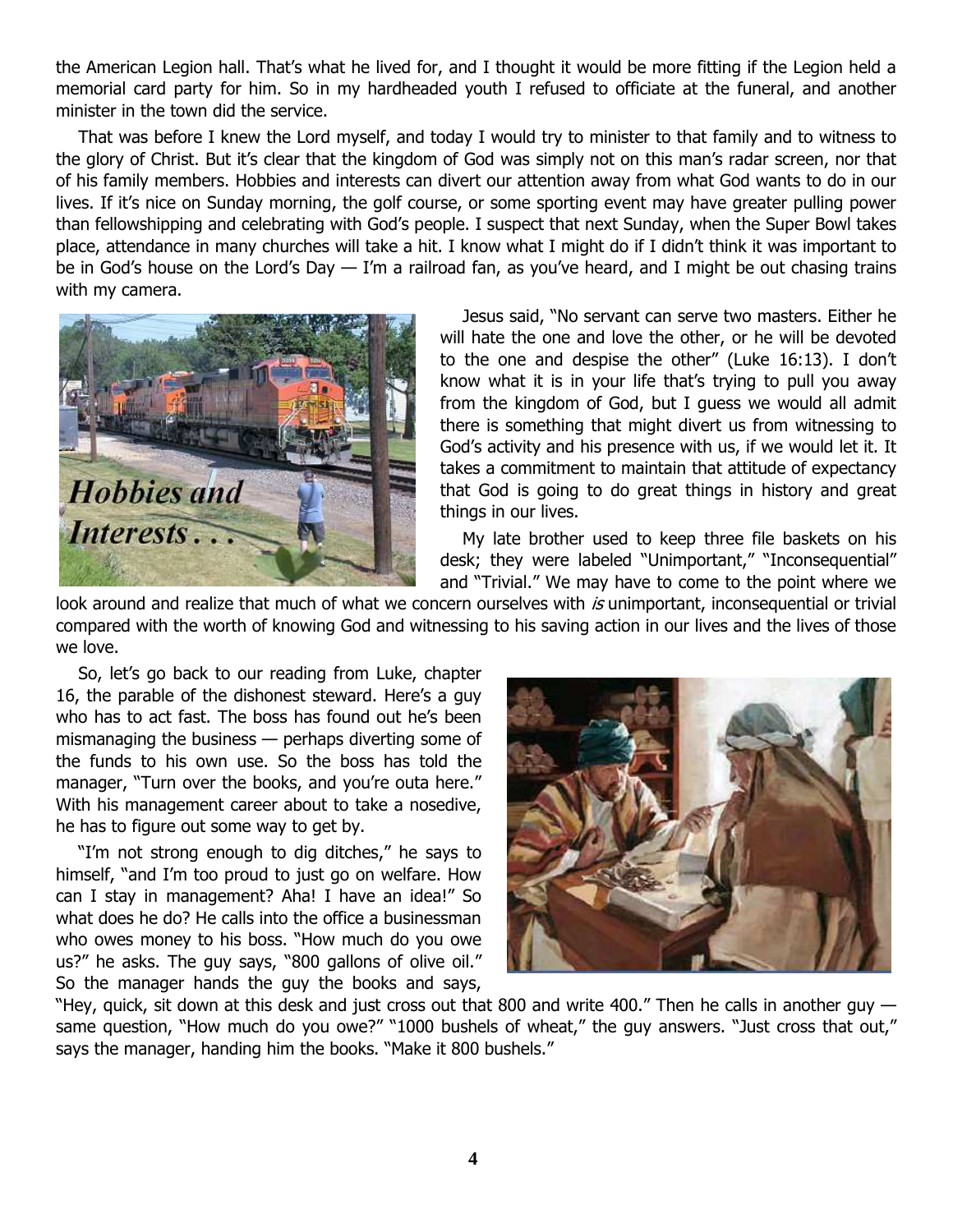What did the manager do? Notice that he didn't cook the books. He got the guys that owed his boss to alter the books, to their own advantage. "Now," says the manager to himself, "when I get the heave-ho from this place, somebody else will take me into their business. If they don't, I'll squeal. After all, it wasn't  $I$  who changed the numbers. They did it themselves" . . . Blackmail!

And what does Jesus tell us? "The master commended the dishonest manager because he had acted shrewdly. For the people of this world are more shrewd in dealing with their own kind than are the people of the light. I tell you, use worldly wealth to gain friends for yourselves, so that when it is gone, you will be welcomed into eternal dwellings."

When we see that God is on the move, we do whatever it takes to make sure we won't be left out of the action. It wasn't the manager's *dishonesty* that the master commended — and we can't tell from the text whether "the master" refers to the manager's boss in the parable, or to Jesus himself who it telling it. In either case, it was the manager's *shrewdness* that was commended. It was his planning ahead for that which is sure



to come. It was the fact that he was determined to make a place for himself in the future, even if it took some drastic measures to do it.

The kingdom of God, Jesus said, is worth everything we can muster to get it. He compared the kingdom to a treasure hidden in a field, worth buying the entire field in order to possess it. He compared the kingdom to a costly pearl, so desirable that a merchant would sell everything else in order to have it. He spoke of a kingdom worth so much that some violent men even try to take it by force.

What is this kingdom of God that is worth so much worth so much that even a dishonest, crafty, blackmailing steward trying to protect his future becomes a model for the kind of shrewd planning we need to do to be part of it?

It is, put simply, God's overwhelming, life-giving, healing, forgiving presence with us. Paul the apostle called it "righteousness and peace and joy in the Holy Spirit" (Romans 14:17). It's God acting to renew his covenant with those he has called to serve him, and to restore that communion with him that has been broken by human sin and disobedience. It's God at work in us, as Paul says, "both to will and to work for his good pleasure" (Philippians 2:13). It's the Father acting through the Son, in his life, death and resurrection, to fulfill his purpose in us. As Paul states,

Therefore, if any one is in Christ, he is a new creation; the old has passed away, behold, the new has come. All this is from God, who through Christ reconciled us to himself and gave us the ministry of reconciliation; that is, in Christ God was reconciling the world to himself, not counting their trespasses against them, and entrusting to us the message of reconciliation (2 Corinthians 5:17-19).

I don't think any of us can truly know this powerful, energizing presence of God in our lives if we're content just to rock along in a sort of ho-hum, routine version of the Christian life. Just going through the motions won't cut it. There has to be a deeper hunger to see God at work, a vision to be part of what he's doing. It's important — vastly important — to gather each week with the people of God, and lift our praises to him, and reflect on his word to us. We can't do without that, or we cut ourselves off from the living body of Christ. But, as someone has said, there are lots of folks who come to church and sit there, and confuse *sitting* with discipleship. Our desire to be part of the move of God has to be expressed with a kind of passion — the same passion for God that Jesus was describing when he told of the pearl of great price, the treasure hidden in the field, or the dishonest manager who shrewdly blackmailed his way into future financial security.